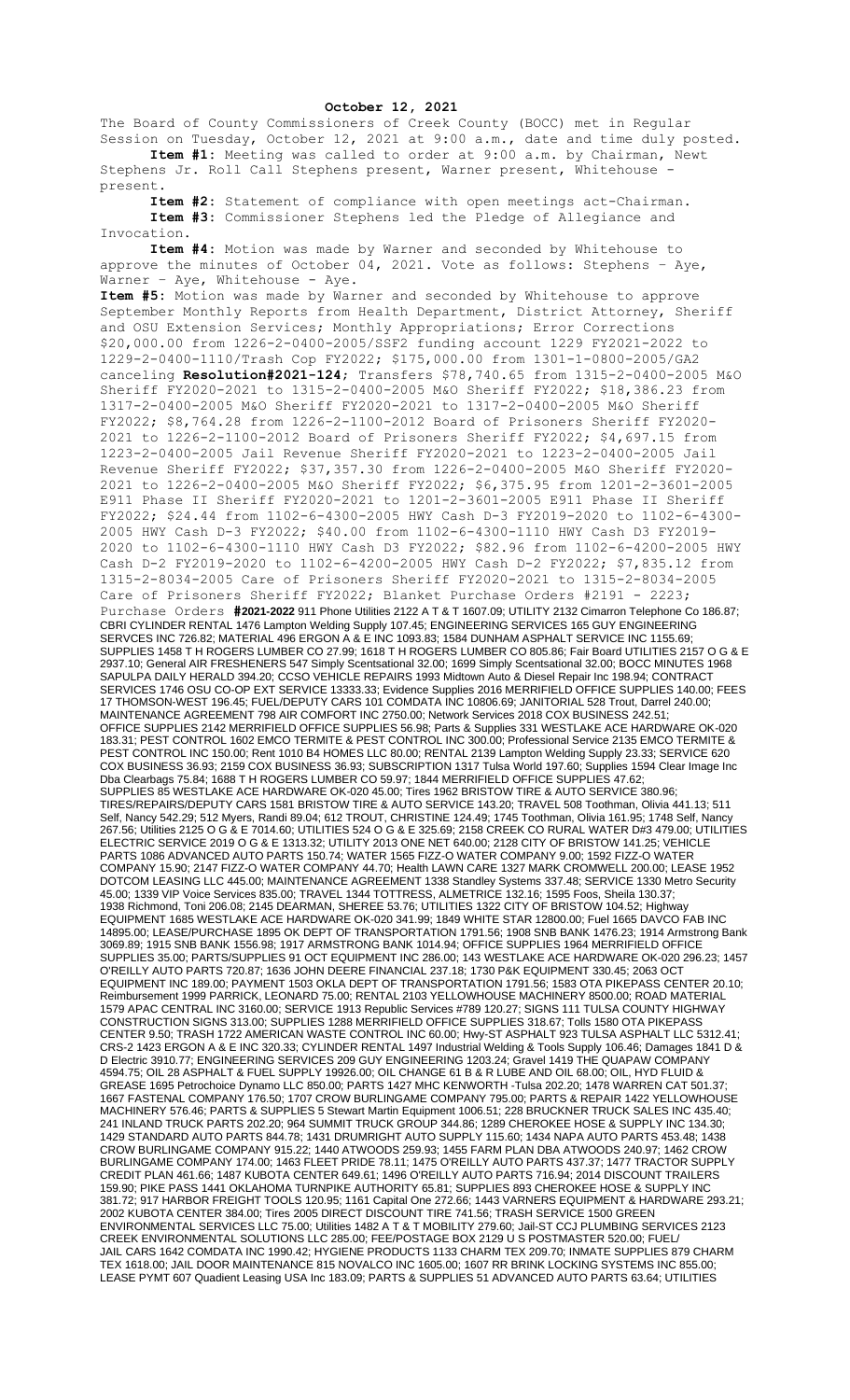WATER 2133 SAPULPA RURAL WATER CO 38.00; 2140 SAPULPA RURAL WATER CO 2183.00; Juv Dent-ST FOOD/SUPPLIES 86 Williams Grocery 33.65; Fuel 202 COMDATA INC 315.12; JUVENILE DETENTION 1874 Amazon Capital Services 139.99; 2008 MERRIFIELD OFFICE SUPPLIES 426.03; MAINTENANCE/REPAIRS 505 WESTLAKE ACE HARDWARE OK-020 84.27; 1711 A & M ELECTRIC INC 30.05; Microphones 1994 BEARCOM 553.28; PEST CONTROL 188 SILVER BULLET PEST SERVICES INC 140.00; UTILITIES WATER 2130 CITY OF BRISTOW 913.17; VEHICLE PARTS 608 ADVANCED AUTO PARTS 17.35; Resale BOTTLED WATER 775 FIZZ-O WATER COMPANY 37.25; FUEL 764 COMDATA INC 330.89; IT Support 788 TM CONSULTING INC 1487.00; 1690 TM CONSULTING INC 250.00; JANITORIAL 778 Gster Cleaning 520.00; Water Cooler Tower 1535 FIZZ-O WATER COMPANY 320.00;SH Commissary Commissary 1646 TIGER CORRECTIONAL 2376.81. Vote as follows: Stephens – Aye, Warner – Aye, Whitehouse - Aye.

**Item #6: NO DISCUSSION** of new business. (In accordance with the Open Meetings Act, Title 25 O.S. § 311, new business is defined as any matter not known about or which could not have been reasonably foreseen within 24 hours of time of posting agenda.)

**Item #7:** Motion was made by Warner and seconded by Whitehouse to approve public sale auction of property located in M Jones Lots 13 thru 15, Blk 19 to Kaci Ray for \$5,300.00, plus \$100.00 filing and publication total \$5,400.00. Marco Perez was also present to bid. Vote as follows: Stephens – Aye, Warner - Aye, Whitehouse - Aye.

**Item #8:** Motion was made by Stephens and seconded by Warner to sign **Resolution#2021-146** choosing Guy Engineering Services Inc. as bridge inspection firm for Creek County. Overall points were Guy Engineering with 154, Garver LLC with 145 and Burgess & Niple, Inc. with 132. Bruce Martin explained how this is a selection process through ODOT the same questions are asked for each elected company. Warner stated that there are 8 questions and a total of 240 points possible. This is a two-year cycle with the beginning date being  $4/1/22$  to  $3/31/24$ . Vote as follows: Stephens - Aye, Warner - Aye, Whitehouse - Aye.

**Item #9:** Motion was made by Stephens and seconded by Warner to accept **Bid#21-17 Emergency Management Storage Building Expansion** and pass for one week until 10-18-21 to review. Bids received by Reco for \$298,700.00 and Construction Enterprises, Inc. for \$226,265.00. Vote as follows: Stephens – Aye, Warner - Aye, Whitehouse - Aye.

**Item #10:** Motion was made by Warner and seconded by Whitehouse to sign **Resolution#2021-147** surplussing a 2012 Chevrolet Tahoe K-9 unit INV#0645,12- 46 VIN#1GNLC2E0XCR158958, Motorola VHF Radio Model CDM 1250 INV#0221 Serial#103TALA871, Streamlight AC/DC Flashlight Serial#400837, Unbranded Light Bar, Carson Commander Switch Box Model SC409 Serial#11490009, 10-8 Video System Serial#BW1001S21201120048E, American Aluminum K9 Inmate Transport Cage, Patina Push Bar, Santa Cruz Gunlocks, two long gun lock, Various window mounted interior emergency lights and Unbranded Metal Console and **Resolution#2021-147A** disposing of the same to be transferred to Drumright Police Department by inter-governmental transfer. Vote as follows: Stephens – Aye, Warner - Aye, Whitehouse - Aye.

**Item #11:** Motion was made by Stephens and seconded by Whitehouse to sign **Resolution#2021-148** surplussing a 2018 Case Roller double drum vibratory roller INV#320-0010, Serial#NHNTV0118 and **Resolution#2021-148A** disposing of the same to be junked and use deductible fund, funds received to be deposited back into T3-1 (1102-6-4100-4110). Stephens stated he received an email late Friday from ACCO stating equipment was a total loss. Vote as follows: Stephens – Aye, Warner – Aye, Whitehouse - Aye.

**Item #12:** Motion was made by Stephens and seconded by Warner to approve Utility Permit from Oklahoma Natural Gas Company per County Specs for natural gas pipeline, by boring, size of line ¾" HDPE, to cross W. 65th approximately 1.21 miles S. & 2.38 miles W. of US-75 & SH-66, further described as 1,442' S. & 480' W. of the N.E. corner of Section 5, T18N, R12E in District #1. Vote as follows: Stephens – Aye, Warner – Aye, Whitehouse - Aye.

**Item #13:** Motion was made by Stephens and seconded by Warner to approve Utility Permit from Oklahoma Natural Gas Company per County Specs for natural gas pipeline, by boring, size of line ¾" HDPE, to cross S. Birch St. approximately 0.67 miles S. & 2.34 miles W. of US-75 Alt & SH-67, further described as 1,780' N. & 1,320' W. of the S.E. corner of Section 23, T17N, R11E in District #1. Vote as follows: Stephens – Aye, Warner – Aye, Whitehouse - Aye.

**Item #14:** Motion was made by Stephens and seconded by Warner to approve the extension of a Utility Permit from E. Central Electric Cooperative per County Specs for fiber optic, by boring and trench, size of line  $1\frac{1}{4}$ , to cross 161st approximately 1 mile W. of 97th & 161st, further described as 2800' S.W. of Section 23, T17N, R11E in District 1. Previous permit submitted 8/30/2021. Vote as follows: Stephens – Aye, Warner – Aye, Whitehouse - Aye.

**Item #15:** Motion was made by Stephens and seconded by Warner to approve Utility Permit from Sapulpa Rural Water Company per County Specs for water line, by boring, size of line' PVC, to cross Hickory Hill Rd. approximately  $\frac{1}{4}$ mile S. of the intersection of Hilton Rd., further described as 1300' N. of the S.E. corner of Section 19, T18N, R12E in District #1. Vote as follows: Stephens – Aye, Warner – Aye, Whitehouse - Aye.

**Item #16:** Motion was made by Stephens and seconded by Whitehouse to approve Utility Permit from FiberLink LLC per County Specs extending from 30